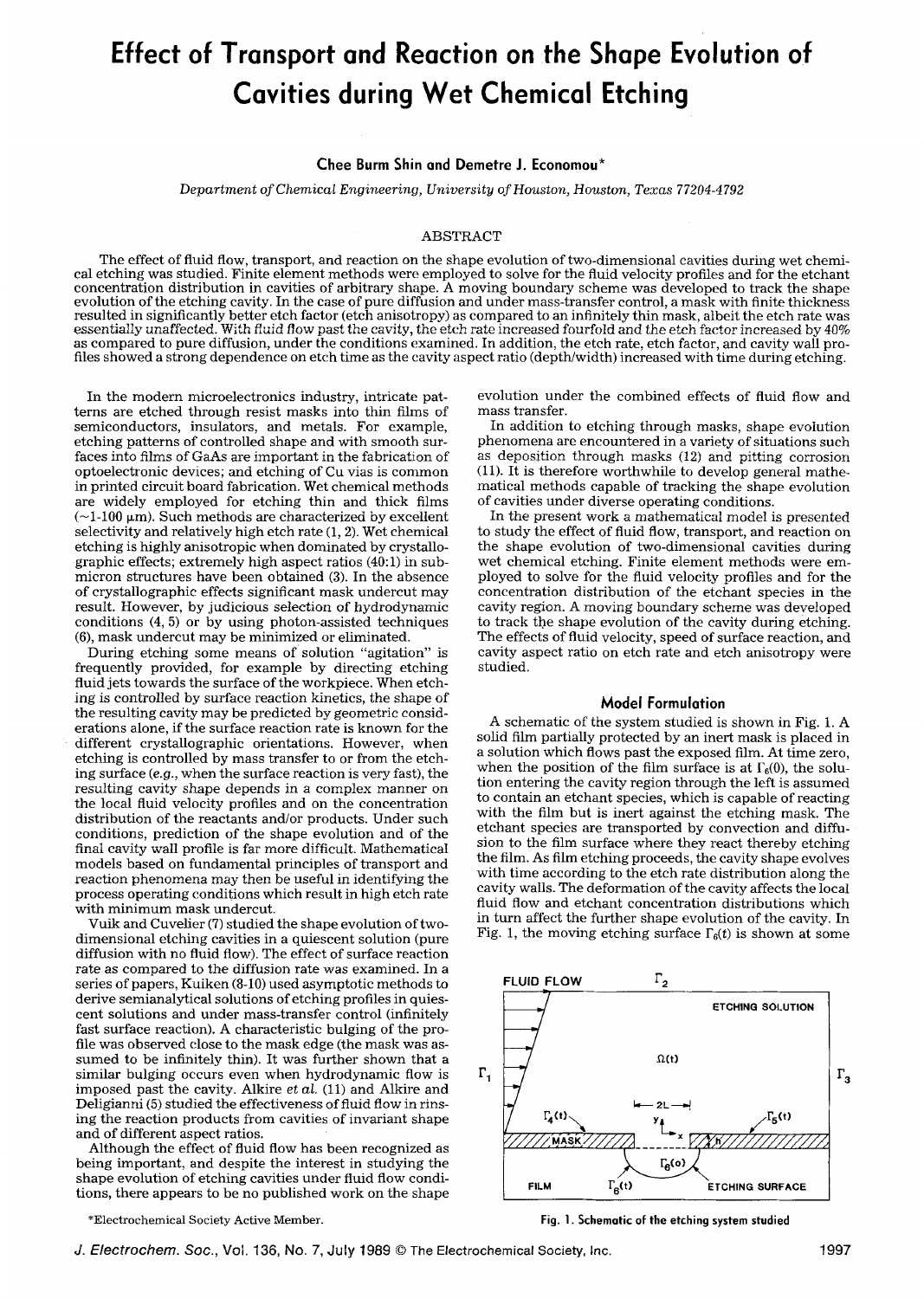time t partway during etching. Because the etching solution is capable of etching in all directions, a characteristic mask undercut develops. The goal of the etching process is to minimize or totally eliminate the mask undercut while maintaining a high etch rate. A practical etching example may be that of etching GaAs using  $Br_2$  or  $H_2O_2$  solution (13), or that of etching Cu in an HC1 solution.

Because of the microscopic dimensions of the cavity some simplifications can be made regarding the flow field. First, the relevant Reynolds number (see Eq. [15] for definition) is less than unity. Therefore, Stokes flow (or creeping flow) may be assumed to prevail in the cavity region. Second, the velocity profile close to the wall (mask) in regions far away from the cavity mouth may be assumed to be linear with a zero velocity at the wall. The additional assumptions outlined as follows simplify the mathematical analysis of the problem although the salient features'of the process are preserved: (i) incompressible flow of a Newtonian fluid; *(ii)* isothermal system with constant physical properties; *(iii)* only one species in the solution is important in the etching reaction which follows linear kinetics; (iv) two-dimensional cavity, *i.e.,* the size of the cavity in the direction normal to the paper is large compared to the other dimensions of the cavity;  $(v)$  the surface is isotropic, *i.e.,* the etching rate constant is independent of position along the surface.

The problem is then to find the time dependent shape of the boundary  $\Gamma_{6}(t)$ . At any time during etching, the further evolution of the boundary depends on the etch rate distribution along the surface  $\Gamma_6(t)$ . This in turn depends on the concentration distribution in the vicinity of the moving boundary. The following equations and boundary conditions were used in order to compute the velocity and concentration fields.

The flow field was obtained by solving the Stokes equation

$$
\rho \frac{\partial \mathbf{u}}{\partial t} = -\nabla p + \nabla \rho^2 \mathbf{u} \text{ in } \Omega(t) \tag{1}
$$

along with the continuity equation

$$
\nabla \cdot \mathbf{u} = 0 \text{ in } \Omega(t) \tag{2}
$$

Here  $\Omega(t)$  is the time dependent domain bounded by surface  $\Gamma_i$ ,  $i = 1,...,6$  as shown in Fig. 1. Surfaces  $\Gamma_1$ ,  $\Gamma_2$ , and  $\Gamma_3$ are fixed in time, but surfaces  $\Gamma_4$ ,  $\Gamma_5$ , and  $\Gamma_6$  evolve with time. The relevant boundary conditions are

$$
\frac{\partial u_x}{\partial x} = 0 \ \ u_y = 0 \ \text{on} \ \Gamma_1 \text{ and } \Gamma_3 \tag{3}
$$

$$
u_x = \text{const} \ \ u_y = 0 \ \text{on} \ \Gamma_2 \tag{4}
$$

$$
u_x = 0 \quad u_y = 0 \quad \text{on} \quad \Gamma_4(t), \Gamma_5(t), \text{and} \quad \Gamma_6(t) \tag{5}
$$

Boundary conditions Eq. [3] and [4] imply that a shear flow prevails far to the left and far to the right of the cavity. Boundary condition Eq. [5] is the no slip condition along solid walls. The initial condition was  $\mathbf{u} = \mathbf{u}_0$ , where  $\mathbf{u}_0$  is the velocity field at time  $t = 0$  [*i.e.*, when  $\Gamma_6$  is at position  $\Gamma_6(0)$ ].

The flow field found by solving Eq.  $[1]$  and  $[2]$  with the associated boundary conditions Eq. [3]-[5] was then used in the convective diffusion Eq. [6] below to find the twodimensional concentration distribution of the etchant species in the cavity region

$$
\frac{\partial c}{\partial t} + \mathbf{u} \cdot \nabla c = D \nabla^2 c \text{ in } \Omega(t)
$$
 [6]

with boundary conditions

$$
c = c_o \quad \text{on } \cdot \Gamma_1 \tag{7}
$$

$$
\nabla c \cdot \mathbf{n} = 0 \text{ on } \Gamma_2, \Gamma_3, \Gamma_4(t), \text{ and } \Gamma_5(t) \tag{8}
$$

$$
D\nabla c \cdot \mathbf{n} = -kc \text{ on } \Gamma_6(t) \tag{9}
$$

The initial condition was  $c(t = 0) = 0$  everywhere in  $\Omega(t = 0)$ . Here c is the concentration of the etching species,

 $k$  is the etching (surface) reaction rate constant, and **n** is the unit normal vector pointing outwards the computational domain.

Equation [8] implies that the mask is unreactive, and Eq. [9] implies a first-order chemical reaction at the moving boundary. The movement of the boundary was described by

$$
v_{n} = -\sigma \nabla c \cdot \mathbf{n} \qquad [10]
$$

where  $v_n$  is the velocity of the moving boundary  $\Gamma_6(t)$  in the direction of the outward normal and  $\sigma$  is given by

$$
\sigma = \frac{DM_s}{m\rho_s} \tag{11}
$$

where  $M_s$  is the molecular weight of the solid,  $\rho_s$  is the solid density, and  $m$  is a stoichiometric coefficient in the etching reaction as shown in Eq. [12]

$$
S + mE \rightarrow qP \qquad [12]
$$

where  $m$  moles of etchant  $E$  are consumed per mole of solid S reacting. The initial condition for Eq. [10] was that the boundary at  $t = 0$  was  $\Gamma_6(0)$  as shown in Fig. 1.

The governing equations, boundary, and initial conditions were nondimensionalized by introducing

$$
X = x/L \ \ Y = y/L \ \mathbf{U} = \mathbf{u}/u_{\rm c} \tag{13}
$$

$$
C = c/c_o \tau = tu_c/L \ P = p/(\rho u_c^2)
$$
 [14]

$$
Re = u_c L/v \quad Pe = u_c L/D \tag{15}
$$

$$
\Phi = kL/D \ \beta = u_{\rm c}L/(\sigma c_{\rm o}) \ \mathbf{V}_{\rm n} = v_{\rm n}/u_{\rm c} \qquad [16]
$$

Here L is the half-width of the cavity mouth, and  $u_c$  is the magnitude of the flow velocity at the center of the cavity mouth (at  $x = y = 0$ ). This velocity may be related to the shear stress at the wall (mask) far from the cavity mouth. For given etching equipment geometry and operating conditions, the wall shear stress may in turn be related to more accessible quantities such as the solution flow rate.

The dimensionless form of Eq. [1]-[5] is

$$
\frac{\partial \mathbf{U}}{\partial \tau} = -\nabla P + \frac{1}{\text{Re}} \nabla^2 \mathbf{U} \text{ in } \Omega(\tau) \tag{17}
$$

$$
\nabla \cdot \mathbf{U} = 0 \text{ in } \Omega(\tau) \tag{18}
$$

$$
\frac{\partial U_x}{\partial x} = 0 \quad U_y = 0 \quad \text{on } \Gamma_1 \text{ and } \Gamma_3 \tag{19}
$$

$$
U_x = \text{const.} \quad U_y = 0 \quad \text{on} \quad \Gamma_2 \tag{20}
$$

$$
U_x = 0 \quad U_y = 0 \quad \text{on} \quad \Gamma_4(\tau), \Gamma_5(\tau), \Gamma_6(\tau) \tag{21}
$$

$$
\mathbf{U} = \mathbf{U}_0 \text{ at } \tau = 0 \tag{22}
$$

The dimensionless convective-diffusion equation and the associated boundary conditions read

$$
\frac{\partial C}{\partial \tau} + \mathbf{U} \cdot \nabla C = \frac{1}{\text{Pe}} \nabla^2 C \text{ in } \Omega(\tau) \tag{23}
$$

$$
C = 1 \text{ on } \Gamma_1 \tag{24}
$$

$$
\nabla C \cdot \mathbf{n} = 0 \text{ on } \Gamma_2, \Gamma_3, \Gamma_4(\tau), \text{ and } \Gamma_5(\tau) \tag{25}
$$

$$
\nabla C \cdot \mathbf{n} = -\Phi C \text{ on } \Gamma_6(\tau) \tag{26}
$$

The initial condition was

$$
C = 0 \text{ at } \tau = 0 \quad \text{in } \Omega(\tau) \tag{27}
$$

Finally, the dimensionless form of Eq. [10] is Eq. [28] below

$$
\nabla \mathbf{C} \cdot \mathbf{n} = -\beta \mathbf{V}_n \qquad [28]
$$

Parameter  $\Phi$  (Eq. [16] and [26]), the so called Thiele modulus, shows the relative importance of diffusion as compared to reaction. When  $\Phi$  >> 1, surface reaction is infinitely fast compared to diffusion (mass-transfer controlled case). The opposite extreme is that of  $\Phi \ll 1$  implying a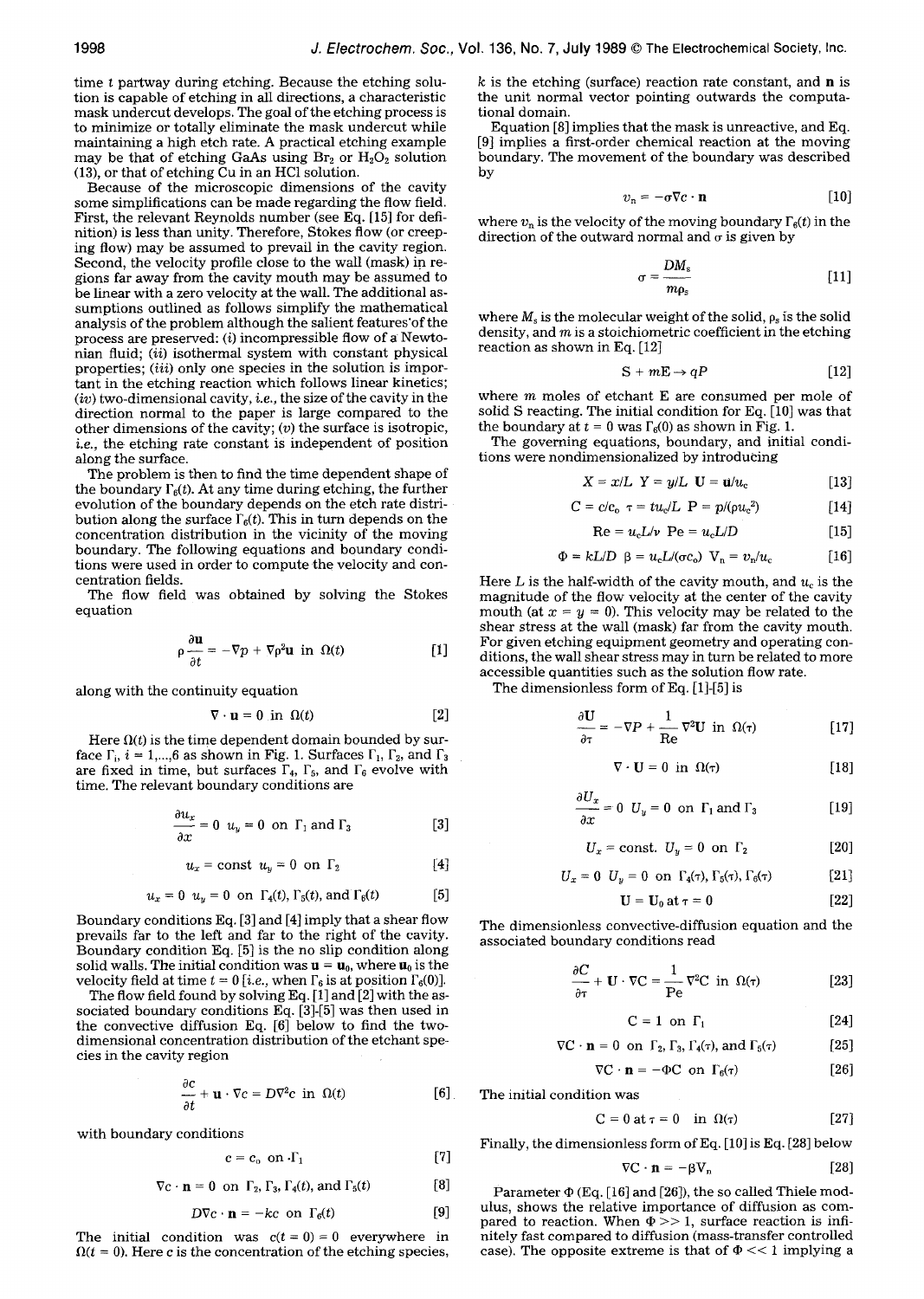very sluggish reaction (reaction controlled case). In the latter case the concentration of the etchant species is essentially equal to  $c_0$  throughout the cavity region. The reaction rate is then expected to be uniform along the etching surface (equal to  $kc_0$ ), except when crystallographic etching plays a role, *i.e.*, when the value of k depends on the orientation of the surface for a crystalline solid. The Peclet number, Pe, shows the relative importance of mass transport by convection as compared to diffusion. When  $Pe \gg 1$ , convection is the dominant mode of mass transfer.

The case of pure diffusion (no fluid flow) was examined as well. In such case the governing equation and boundary and initial conditions are, in dimensionless form

$$
\frac{\partial C}{\partial T} = \nabla^2 C \text{ in } \Omega(T) \tag{29}
$$

$$
C = 1 \text{ on } \Gamma_1, \Gamma_2, \text{ and } \Gamma_3 \tag{30}
$$

$$
\nabla \mathbf{C} \cdot \mathbf{n} = 0 \text{ on } \Gamma_4(\mathbf{T}), \Gamma_5(\mathbf{T}) \tag{31}
$$

$$
\nabla C \cdot \mathbf{n} = -\Phi C \text{ on } \Gamma_6(T) \tag{32}
$$

$$
\nabla \mathbf{C} \cdot \mathbf{n} = -\mathbf{B} \mathbf{V}_n^* \text{ on } \Gamma_6(\mathbf{T}) \tag{33}
$$

$$
C = 1 \text{ in } \Omega(0) \tag{34}
$$

where

$$
T = tD/L^2
$$
 V<sub>n</sub><sup>\*</sup> =  $v_n L/D$ , and B =  $D/(\sigma c_0)$  [35]

One notes that

$$
\beta = \text{PeB} \ \ V_{n}^* = \text{PeV}_{n} \ \text{and} \ \ \tau = \text{PeT} \tag{36}
$$

In addition, taking into account Eq. [36], one observes that Eq. [33] describing the movement of the boundary in the case of pure diffusion, is identical to Eq. [28] describing the movement of the boundary in the case of fluid flow.

Parameter B (and  $\beta$ ) is a measure of the speed of the boundary movement. When  $B >> 1$  ( $\beta >> 1$ ), the boundary moves only very slowly. The diffusion process (or convective-diffusion for the case of  $\beta$ ) is then rapid, and the concentration profiles can quickly relax to their steady-state value corresponding to the instantaneous position of the moving'boundary. This is the so-called quasi-steady-state approximation. As an example, when etching GaAs in a HCl-H<sub>2</sub>O<sub>2</sub>-H<sub>2</sub>O solution in which the etchant (H<sub>2</sub>O<sub>2</sub>) concentration is  $1M$ , the value of  $B = 110$ . One observes that the quasi-steady-state approximation may be good for practical etching systems (10, 13).

#### **Method of Solution**

The finite element method was chosen for the present problem since the method is well suited for domains of irregular shape. The computational domain and the finite element grid used are shown in Fig. 2. For the case of fluid flow, the position of boundary  $\Gamma_1$  was chosen at  $X = -5$ , that of  $\Gamma_2$  was set at Y = 5, and the position of  $\Gamma_3$  was set at  $X = 5$ . The position of the moving boundary  $\Gamma_6$  in this particular case corresponds to the profile shown in Fig. 5a for T = 34.7. Boundaries  $\Gamma_4$ ,  $\Gamma_5$ , and  $\Gamma_6$  evolve with time but boundaries  $\Gamma_1$ ,  $\Gamma_2$ , and  $\Gamma_3$  are stationary. Numerical experi-



**Fig. 2. Computational domain and finite element grid. The position of the moving boundary shown here corresponds to time T = 34.7 of Fig. 5a.** 

ments showed that by positioning boundaries  $\Gamma_1$ ,  $\Gamma_2$ , and  $\Gamma_3$  further away from the cavity (compared to their position shown in Fig. 2) did not affect the results, for the range of parameter values used. Further numerical experiments were conducted to study the effect of the number of elements used. The element mesh was made denser around the mouth of the cavity and within the cavity where steeper concentration gradients are expected. In addition, enough elements were needed to ensure success of the moving boundary scheme to be described below. The total number of elements increased with time owing to element addition to accommodate the expanding boundary  $\Gamma_6(t)$ . For the case shown in Fig. 2, 1120 bilinear quadrilateral elements (and 1204 nodes) were used. Refining the mesh even further had no significant effect on the results, for the parameter range studied.

The solution to the moving boundary problem was ob tained in a stepwise manner. Consider a time  $\tau^n$  during etching, for which the position of the moving boundary  ${\bf X}^n$ , the velocity field  ${\bf U}^n$ , and the etchant concentration field  $C<sup>n</sup>$  are known. Here the superscript n denotes the *n*th time step and  $\tau^{\circ} = 0$ .  $\mathbf{X}_{j}^{n}$  is the position vector of the jth node on the moving boundary  $\Gamma_6(\tau^n)$ . Then quantities  $\mathbf{X}_i^{n+1}$ .  $U^{n+1}$ , and  $C^{n+1}$  were obtained through the following procedures.

1. For the time interval  $\Delta \tau = \tau^{n+1} - \tau^n (n = 0, 1, \ldots)$ , the etching surface was regarded as fixed. For this fixed boundary domain, Eq.  $[17]$ ,  $[18]$ , and  $[23]$  along with the associated boundary conditions were solved by an implicit predictor-corrector scheme [14] to obtain  $\mathbf{U}^{n+1}$  and  $\mathbf{C}^{n+1}$ 

2. The normal unit vector  $\mathbf{n}_j^{\mathrm{n}}$  at point  $\mathbf{X}_j^{\mathrm{n}}$  was found by the method described in Glowinski [p. 416 of Ref. (17)].

3. The value of the etchant flux along the reactive surface VC - n was obtained as described in Glowinski [p. 398 of Ref. (17)].

4. The new position of the boundary  $X_i^{n+1}$  was then evaluated using Eq. [37] below

$$
\mathbf{X}_{j}^{n+1} = \mathbf{X}_{j}^{n} + \Delta \tau \mathbf{V}_{n} \mathbf{n}_{j}^{n}
$$
 [37]

where  $V_n$  was found from Eq. [28] and the already calculated value of the flux  $\nabla C \cdot \mathbf{n}$ . A procedure identical to the one described above (substeps [1]-[4]) was then employed to locate the position of the moving boundary at the next time step  $\tau^{n+2}$ . The shape evolution of the etching cavity was thus followed. Since the computational domain  $\Omega(\tau)$ was expanding with time, new elements were added to the mesh inside the cavity in order to maintain a fine spatial discretization.

The finite element method and the penalty function formulation were used to obtain the velocity field. The Streamline Upwind/Petrov Galerkin (SU/PG) finite element method was used to solve for the etchant concentration field. The SU/PG method is well suited for convection-dominated problems (high Peclet numbers), such as the problem at hand. In this method, diffusion is added which, however, acts only in the flow direction. Hence, the robust qualities of the classical upwind finite element methods *(e.g.,* upwind Galerkin finite elements) are maintained but the new method is not subject to the "artificial diffusion" criticisms associated with the classical methods. More information about the SU/PG method may be (5,4) found in Ref.  $(15)$  and  $(16)$ .

Equation [37] is an explicit time integration scheme for the moving boundary. An implicit scheme could also be used of the predictor-corrector type [see also Ref. (18)]. However, the computational costs would be much higher. The explicit time integration scheme was then used with time step small enough to ensure convergence and stability. Typically 100-150 time steps were used in order to compute the shape evolution of a cavity (such as shown in Fig. 5a and 8a). The magnitude of the time step was determined adaptively.' Smaller time steps were used initially when (5,0) the etch rate was higher. Calculations were performed on a dedicated VAX station II/RC computer. A complete shape evolution calculation under fluid flow conditions required 12-24h of CPU time depending on the conditions used.

When solving the problem of pure diffusion, the position of boundary  $\Gamma_1$  was chosen at  $\bar{X} = -7.5$ , that of  $\Gamma_2$  was set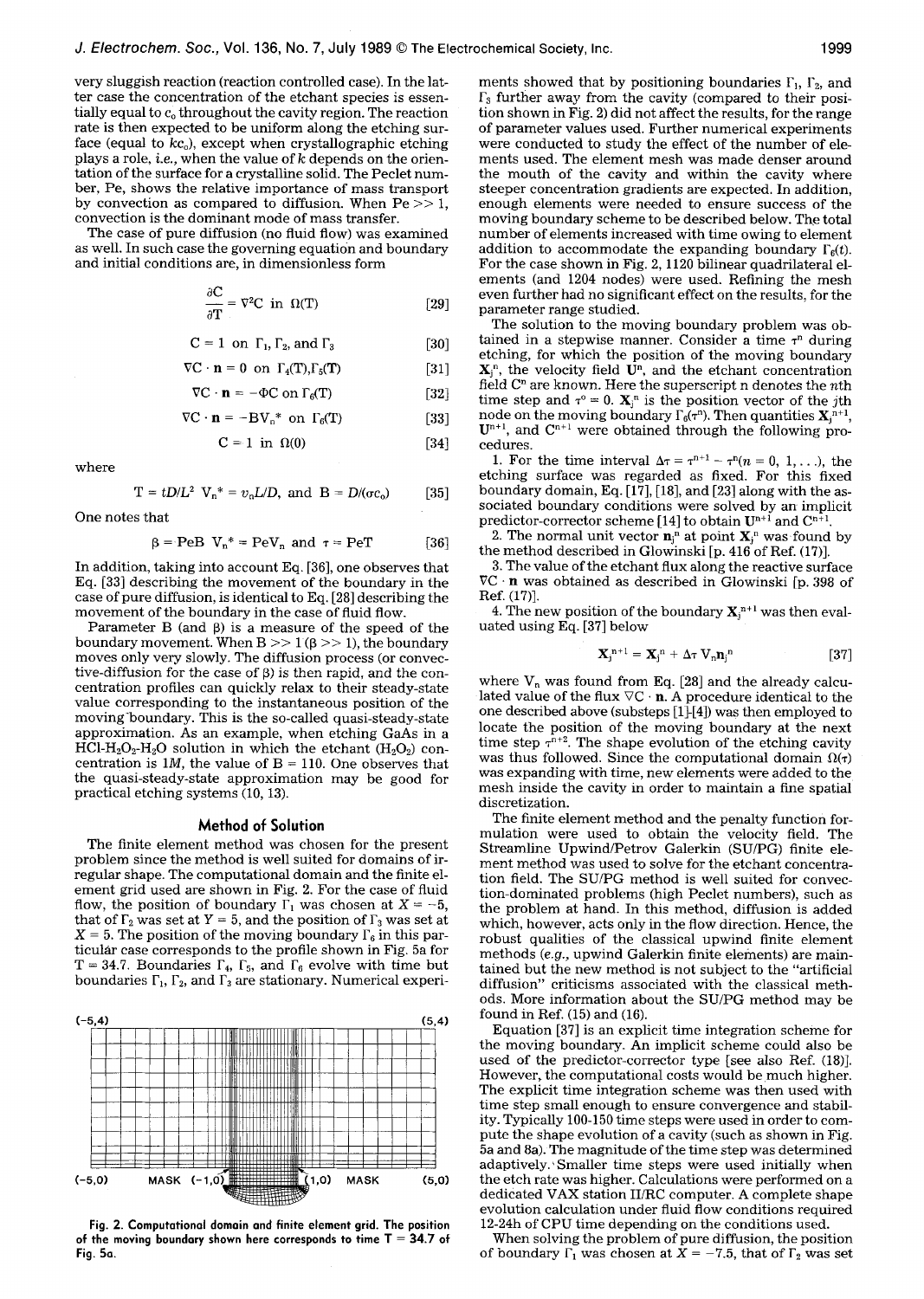

Fig. 3. (a, left) Comparison of the finite element solution (-<del>--</del>) with an asymptotic solution (----) presented in Ref. (8). Quiescent solution (no fluid flow), and infinitely thin mask. Other conditions were,  $\Phi\to\infty$ , and B = 100. (b, right) Reactant flux (instantaneous etch rate) distribution **along the reactive surface at different times during etching. Conditions were as in Fig. 3a.** 

at  $Y = 6.5$  and the position of  $\Gamma_3$  was set at  $X = 7.5$ . A larger domain size was used for pure diffusion as compared to forced convection because in the former case the concentration boundary layer expanded with time. When considering long etching times, an alternative is to use an asymptotic expression for the concentration far from the cavity (7). This will perhaps reduce the computational costs. Typically, 100 time steps were used for a complete shape evolution calculation (such as shown in Fig. 4). For pure diffusion the computation time was 3-5h of CPU on the VAX station II/RC computer.

#### **Results and Discussion**

In order to test the numerical code used to solve the moving boundary problem, numerical results were compared with an asymptotic solution obtained by Kuiken (8). The author examined the simplified case of etching through a slit under conditions of pure diffusion (no fluid flow), infinitely fast reaction ( $\Phi \rightarrow \infty$ ), and infinitely thin mask. The comparison is shown in Fig. 3a where, owing to symmetry, only half of the cavity is shown. The solid lines without points are from Kuiken's asymptotic solution which is valid for long times  $(T >> 1)$  and small vertical displacements of the surface  $(|Y| \lt 1$ , where  $|Y|$  is the absolute value of Y). The numerical results of the present work, shown by the solid lines with points, are in good agreement with the asymptotic solution.

The etch profiles in Fig. 3a reveal a characteristic bulging near the mask edge. This is because of higher etch rate there due to reactant diffusion from the areas above the inert mask. The bulging becomes less pronounced as the cavity deepens and the reactant diffusion path increases. The etch factor (EF), defined here as the etched depth at the center of the cavity mouth divided by the mask undercut, is a measure of the etch anisotropy achieved. The higher the etch factor, the better the anisotropy. For perfect anisotropic etching (no mask undercut), the etch factor tends to infinity. The etch factor in Fig. 3a is less than unity at the early times  $(e.g., EF = 0.66$  at  $T = 10)$ , but exceeds unity at later times (see also Fig. 10). Figure 3b shows the reactant flux distribution *(i.e.,* the instantaneous etch rate distribution) along the reactive surface for a cavity etching under the conditions of Fig. 3a.  $X$  is the  $x$ -coordinate of a point along the reactive boundary. The rightmost point of each curve corresponds to the point where the boundary meets the mask (undercut region). Early during etching  $(T = 6)$ , the flux is much higher close to the mask edge (mask edge corresponds to  $X = 1$ ) as compared to the cavity center  $(X = 0)$ . This results in the characteristic bulging of the wall profiles. At later times, the flux distribution is less nonuniform. At very long times the etch rate will be uniform along the etching surface. The value of the flux decreases monotonically with time because the diffusion layer thickness increases with time.

Figure 4a shows the shape evolution of a cavity under conditions identical to those of Fig. 3 except that the mask thickness was 25% of the cavity mouth width *(h/2L =* 0.25). As in Fig. 3, only half of the cavity is shown. Compared to Fig. 3a, the bulging effect is much less pronounced, even at the initial stages of etching. This is due to the larger diffusion length of the reactant from the area above the inert mask to the etching surface. Etch anisotropy (etch factor) is enhanced using a finite thickness mask (see also Fig. 10), and etch rate is only slightly affected. The corresponding flux distribution along the etching surface is shown in Fig. 4b. Compared to Fig. 3b, the maximum in the flux at early times is much reduced. This explains the relatively weak bulging of the cavity wall profiles even at the initial stages



**Fig. 4. (a, left) Shape evolution of a cavity in a quiescent solution. Conditions were the same as in Fig. 3a except that the mask thickness was 1/4 of the cavity mouthwidth. (b, right) Reactant flux (instantaneous etch rate) distribution along the reactive surface at different times during etching. Conditions were as in Fig. 4a.**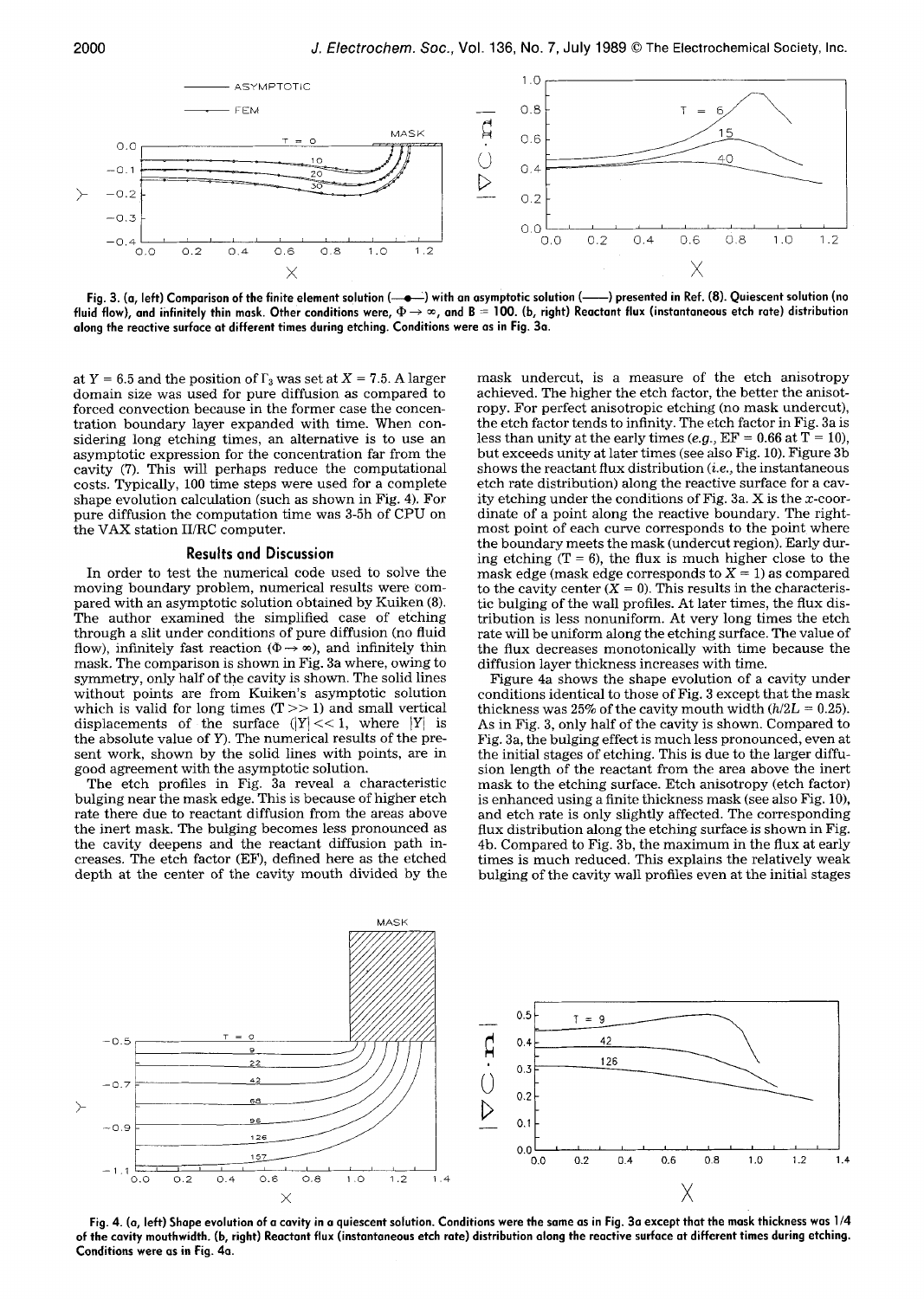

Fig. 5. (a, left) Shape evolution of a cavity under fluid flow conditions. Other conditions were Pe = 100, Re = 0.1, B = 100, and  $\Phi \rightarrow \infty$ . Cavity **wall profiles are shown for dimensionless times T = O, 1.9, 4.0, 7.3, 12.3, 18.8, 26.9, 34.7, 45.6, 56.7, 68.6, 81.5, and 95.8. Mask thickness was 1/4 of the cavity mouthwidth. (b, right) Reactant flux (instantaneous etch rate) distribution along the reactive surface at different times during etching. Conditions were as in Fig. 5a.** 

of etching. As before, flux (instantaneous etch rate) becomes less nonuniform and decreases monotonically with time.

The effect of fluid flow on the shape evolution of a cavity is depicted in Fig. 5a. Conditions were otherwise the same as in Fig. 4a except that  $Pe = 100$  and  $Re = 0.1$ . For this case the dimensionless wall shear stress was  $\tau_{s}L/(\mu u_{c}) = 6.23$ , where  $\tau_{s}$  is the wall shear stress far for the cavity mouth. The etch profiles are now asymmetric owing to fluid flow past the cavity (the fluid enters from the left). The time scale in Fig. 5 is expressed in terms of T (instead of in terms of  $\tau$ ), so that the etch rates obtained from Fig. 4a and 5a can be compared directly. One observes much faster etching with fluid flow as compared to pure diffusion; on the average, about four times faster under the present conditions (see also Fig. 9). Etch anisotropy is also significantly enhanced. For example, for the same etched depth of 0.58 dimensionless units (note that the cavity mouth half-width has by definition a unit length), the etch factor is 1.58 for the case of pure diffusion (Fig. 4a) but becomes 2.25 for the case of fluid flow (Fig. 5a), which amounts to 40% improvement (see also Fig. I0). Furthermore, at early times  $(T < 20)$ , etching is faster to the left of the centerline  $X = 0$ , and the left mask is undercut more compared to the right mask. However, the situation reverses at later times and the etch rate and mask undercut are higher to the right of the centerline. These observations are further supported by Fig. 5b which shows the flux (instantaneous etch rate) distribution along the etching cavity walls, for several times during etching. For a particular time T, the end points of the corresponding curve show the rate of mask undercut at that time. At early times the etching rate distribution is very nonuniform with a pronounced peak to the left of the centerline. At later times the etching rate distribution becomes less nonuniform. In order to explain the observed features one needs to look closer at the hydrodynamic conditions prevailing in the cavity as the cavity aspect ratio changes during etching.

The fluid flow distribution in the cavity depends strongly on the cavity aspect ratio (depth/mouthwidth)

 $(5, 11, 19)$ . For small aspect ratios  $\left( \langle 1:3 \rangle \right)$ , the external flow invades the cavity, with weaker recirculating patterns developing in the corner regions. However, for large aspect ratios, the external flow is incapable of penetrating the cavity, and a large recirculating eddy develops which fills almost the entire volume of the cavity. This is shown in Fig. 6 which is a velocity vector plot of the region within the cavity. Figure 6a corresponds to the profile of Fig. 5a at  $T = 4.0$ . The cavity aspect ratio is then slightly larger than 1:4 and the penetration of the cavity by the external flow is evident. Figure 6b corresponds to the profile of Fig. 5a at  $T = 95.8$ . The cavity is now deeper than it is wide and the external flow is seen not to penetrate the cavity. Instead, a rather weak recireulating eddy occupies most of the cavity volume. In addition much weaker eddies develop in the undercut regions, and transport in these regions can be thought of as occurring mainly by diffusion. Since transport in the undercut regions is less efficient than in the rest of the cavity, better etch anisotropy is obtained as compared to pure diffusion, as already mentioned above. However, for deep cavities this advantage is lost because fluid flow is very weak deeper in the cavity. The advantage is regained if some means is devised to enhance fluid flow within the cavity, even for deep cavities. Kuiken and Tijburg (4) made use of free convection phenomena to achieve this goal. The key is to disrupt the "boundary layer" at the cavity mouth which prevents efficient communication of the external flow with the flow within the deep cavity.

Returning to the profiles shown in Fig. 5a, at early times when the cavity aspect ratio is close to 1:4, the external flow invades the bottom of the cavity bringing fresh reagent in the cavity. The etch rate is then higher around the area where the fluid first encounters the bottom of the cavity *(i.e., around position*  $X = -0.2$ , see also Fig. 5b and 6a). At later times when a large eddy almost fills the cavity, fresh reactant first reaches the area around the right mask edge, resulting in higher etch rate there and faster mask undercut. Figure 7 shows a concentration contour plot for the cavity corresponding to  $T = 95.8$  in Fig. 5a. One observes larger concentrations around the right mask edge as



**Fig. 6. (a, left) Velocity vector plot in the cavity corresponding to T = 4.0 of Fig. 5a. (b, right) Velocity vector plot in the cavity corresponding to T = 95.8 of Fig. 5a.**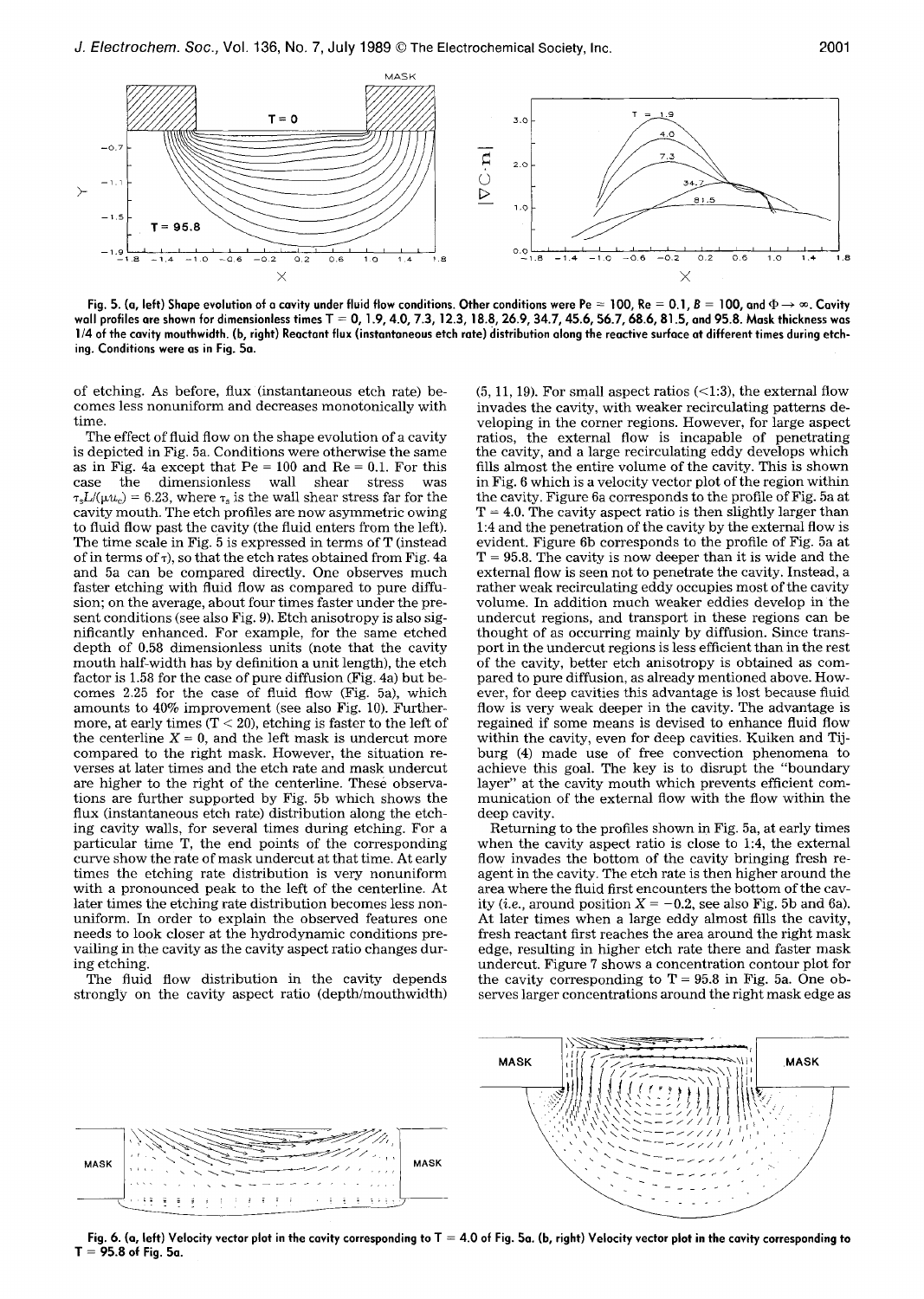

**Fig. 7. Concentration contour plot in the cavity corresponding to T = 95.8 of Fig. 5a. Contour named A corresponds to dimensionless concentration C = 0.99. Contour B (wall of cavity) corresponds to C = 0. Linear interpolation applies for the in-between contours.** 

compared to the left mask. Moreover, the concentration gradients are higher in places where the contours are closer together. One observes larger concentration gradients in the undercut area of the right mask as compared to the left mask. This implies higher rate of undercutting of the right mask in agreement with the discussion above.

At lower Peclet numbers, both the etch rate and the etch factor were reduced, and the etch profiles were less asymmetric. Such behavior is to be expected since lowering of Pe is tantamount to decreasing the level of convection. In fact, for very small Pe the situation is essentially identical to that of pure diffusion.

Figure 8a shows the shape evolution of a cavity under conditions identical to those of Fig. 5 except that the surface reaction had a finite speed ( $\Phi = 1$  instead of  $\Phi \rightarrow \infty$ ). In the presence of surface reaction kinetic limitations, the etch rate distribution along the reacting surface is expected to be more uniform as compared to the diffusioncontrolled case of Fig. 5. Hence the etch profiles shown in Fig. 8 are less asymmetric compared to the profiles of Fig. 5. In addition the etch rate is lower and the etch anisotropy (etch factor) is lesser. In the limit of surface reaction kinetic control ( $\Phi \rightarrow 0$ ), the etch rate will be uniform along the reacting surface and independent of the cavity depth. In such case, the etch factor will be unity. Obviously, the kinetically controlled etching case is not favorable in terms of throughput and anisotropy. Figure 8b is a concentration contour plot corresponding to the profile at  $T = 96.3$  of Fig. 8a. In contrast to the diffusion-controlled case (Fig. 7), the reactant concentration is not constant along the etching surface (in Fig. 7 the surface concentration is zero). An inspection of the concentration distribution along the etching surface gives an idea of the etch rate distribution, since the etch rate is proportional to the surface concentration. The undercut of the right mask is again higher as compared to that of the left mask but the difference is not as large as in the diffusion-controlled case.

Results on etch rate and etch factor are summarized in Fig. 9 and 10, respectively. The etch rate shown in Fig. 9 was calculated by dividing the etched depth at  $X = 0$  by the corresponding elapsed time T. Therefore this is a "time-average" etch rate in contrast to the instantaneous



Fig. 9. Etch rate at  $X = 0$  as a function of the cumulative time for **cavities etching under the conditions of Fig. 3a (curve I), Fig. 4a (curve II), and Fig. 5a (curve Ill).** 



**Fig. 10. Etch factor as a function of cumulative time for cavities etching under the conditions of Fig. 3a (curve I), Fig. 4a (curve II), and Fig. 5a (curve III).** 

etch rate which is proportional to the flux (Fig. 3b, 4b, and 5b). In the case of pure diffusion (curves I and II), the etch rate is infinite at  $T = 0$  and decreases monotonically with



Fig. 8. (a, left) Shape evolution of a cavity under fluid flow conditions and with  $\Phi=1$ . Other conditions were as in Fig. 5a. Cavity wall profiles are **shown for dimensionless times T = 0, 7.6, 15.8, 27.4, 43.1, 60.5, 78.6, and 96.3. (b, right) Concentration contour plot in the cavity corresponding**  to  $T = 96.3$  of Fig. 8a. Contour named A corresponds to dimensionless concentration of 0.99. Contour K corresponds to dimensionless concentration **of 0.31. Linear interpolation applies for the in-between contours.**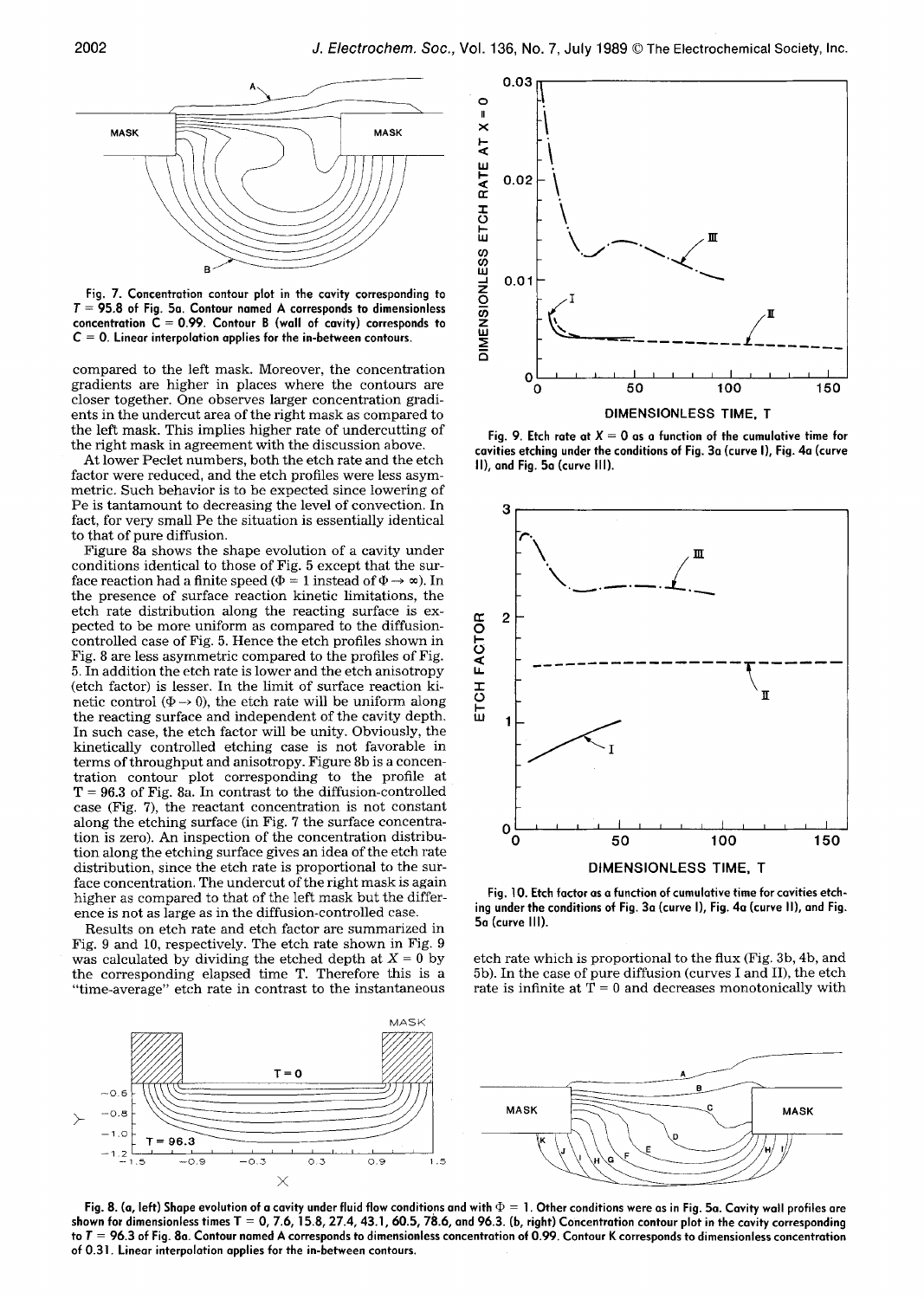time. In the case of fluid flow (curve III), the etch rate is substantially higher especially at the early times. The local maximum in etch rate at about  $T = 40$  is associated with the change in flow patterns in the cavity as the cavity aspect ratio increases (see discussion above). The etch rate in the case of fluid flow depends strongly on time, which in turn reflects a dependence of the etch rate on the cavity aspect ratio. This fact has important practical implications; cavities of different aspect ratio may be etching at very different rates. For example, for the same mask thickness, cavities with smaller mouthwidth will be etching slower if diffusional limitations play a role in the etching process.

The etch factor in Fig. 10 was calculated by dividing the etched depth at  $X = 0$  by the mask undercut. For the case of fluid flow, for which the etch profiles were not symmetric, an arithmetic average of the left and right mask undercut was used. For pure diffusion, one observes a significantly higher etch factor with a mask of finite thickness (curve II) as compared to the infinitely thin mask (curve I), especially at the early times. Fluid flow enhances the etch factor even further, especially at the early times when the external flow penetrates the cavity. Under the flow conditions examined, the etch factor varied between 2 and 3. In addition, the etch factor quickly decreased with time at early times, but became insensitive to time at later times. These results are in qualitative agreement with the experimental observations of Allen *et al,* (20). Unfortunately not enough information is provided by Allen and co-workers to allow for a direct quantitative comparison with the present model predictions.

### **Summary and Conclusions**

A general purpose mathematical procedure was developed to study the shape evolution of two-dimensional cavities during wet chemical etching under the influence of fluid flow. Finite element methods were employed to solve for the fluid velocity profiles and for the reactant concentration distribution in cavities of arbitrary shape. In particular, the Streamline Upwind/Petrov Galerkin (SU/PG) finite element method was used for the convective-diffusion equation since this method is better suited for convection-dominated flows (high Peclet numbers), such as the case studied. A moving boundary scheme was developed to track the shape evolution of the cavity. The mathematical procedure was applied to the problem of wet chemical etching of two-dimensional cavities under cross flow conditions. The simplified case of etching in a quiescent solution (no fluid flow) was examined as well.

When etching in a quiescent solution under conditions of diffusion control, a characteristic bulging of the wall profiles appeared close to the mask edge, at the early stages of etching. This bulging was especially pronounced for an infinitely thin mask but the bulging was much weaker for a realistic mask having thickness 1/4 of the cavity mouthwidth. In addition, the thicker mask resulted in significantly better etch anisotropy with only slightly different etch rate.

With fluid flow across the cavity, the time-averaged etch rate increased four times and the time-averaged etch factor increased by 40% as compared to pure diffusion, under the conditions studied. The etch rate and etch factor were found to depend strongly on the cavity aspect ratio, degrading as the cavity became deeper. Furthermore, the etch profiles showed a strong dependence on the etching time. At early times, when the cavity aspect ratio was smaller than 1:3, etching was faster to the left of the cavity centerline (fluid was entering from the left). As etching proceeded, and the cavity depth increased with a concomitant increase in the cavity aspect ratio, etching rate was faster to the right of the centerline. The above phenomena were explained by considering the hydrodynamic flow patterns in the cavity as the cavity aspect ratio increased during etching.

The problem studied is only a simplified case of a real etching system. Thus, solution chemistry, complex surface reaction kinetics, gas evolution, the presence of surface films, or of crystallographic effects were not considered, in addition a simple shear flow was assumed past the cavity. However, some of the salient features of the process were revealed by studying the simplified case. Moreover, the numerical code can be expanded to study different flow configurations (such as impinging jet flow), free convection phenomena, complicated reaction sequences, and the effect of laser illumination of the etching surface.

In mass-transfer controlled situations, the etch profile of a microscopic cavity depends in a complex manner on the time-varying multidimensional fluid velocity and concentration fields. Prediction of the etch rate and mask undercut under a variety of etching conditions is then difficult to make based on intuition alone. Powerful mathematical techniques based on the finite element method can be used to quantitatively analyze the complex interaction of transport and reaction phenomena and their effect on the shape evolution of the cavity. Comparison with experimental data under well-characterized conditions would greatly add to the usefulness of the mathematical model. The model may then be used to identify operating conditions that result in high rate anisotropic etching.

#### **Acknowledgments**

We are grateful to Dr. R. Glowinski and Dr. N. Aguilera for helpful advice and to Dr. H. Deans for use of his VAX station.

Manuscript submitted June 30, 1988; revised manuscript received Oct. 31, 1988.

*The University of Houston assisted in meeting the publication costs of this article.* 

#### LIST OF SYMBOLS

- B dimensionless parameter (Eq. [35])
- c reactant concentration, mols/cm<sup>3</sup><br>C dimensionless reactant concentra
- C dimensionless reactant concentration (Eq. [14])<br>D reactant diffusivity,  $cm^2/s$
- D reactant diffusivity,  $\text{cm}^2/\text{s}$ <br>h mask thickness, cm
- h mask thickness, cm<br>k surface reaction rate
- k surface reaction rate constant, cm/s<br>
L half-width of cavity mouth, cm
- L half-width of cavity mouth, cm  $M_s$  molecular weight of solid, g/mo
- $M_s$  molecular weight of solid, g/mol<br>m stoichiometric coefficient in et
- stoichiometric coefficient in etching reaction (Eq.  $[12]$
- 
- pressure, dynes/cm<sup>2</sup>
- **n** outward unit normal vector<br>  $p$  pressure, dynes/cm<sup>2</sup><br>  $P$  dimensionless pressure (Eq. P dimensionless pressure (Eq. 14)<br>Pe Peclet number, dimensionless (
- Pe Peclet number, dimensionless (Eq. 15)
- Reynolds number, dimensionless (Eq. 15)
- $t$  time, s<br>T dimens
- T dimensionless time (Eq. [35])<br>U dimensionless fluid velocity
- dimensionless fluid velocity (Eq. [13])
- $u_c$  fluid velocity at center of cavity mouth, cm/s
- $v_n$  velocity of moving boundary along the outward normal, cm/s
- $V_n$  dimensionless velocity of the moving boundary along the outward normal for the case of fluid flow
- $V_n^*$  dimensionless velocity of the moving boundary along the outward normal for the case of pure diffusion

#### Greek

- dimensionless parameter (Eq. [16])
- $\beta$  dimensionless parameter (Eq. [16])<br>  $\Gamma_i$  boundary surface (i = 1, 2, ..., 6), Fig. 1
- 
- $\mu$  fluid viscosity, poise<br> $\nu$  fluid kinematic visco fluid kinematic viscocity, cm<sup>2</sup>/s
- $\rho_s$  solid density,  $g/cm^3$
- parameter (Eq. [11])  $\sigma$
- dimensionless time (Eq. [14]) ÷
- 
- $\Phi$  Thiele modulus (Eq. [16])<br>  $\Omega$  computational domain, F computational domain, Fig. 1

Subscript

- o signifies initial condition
- 

## Superscript

signifies the nth time step

#### REFERENCES

- 1. "Thin Film Processes," J. L. Vossen and W. Kern, Editors, Academic Press, Inc., New York (1978).
- 2. S. K. Ghandhi, "VLSI Fabrication Principles," John Wiley & Sons, Inc., New York (1983).